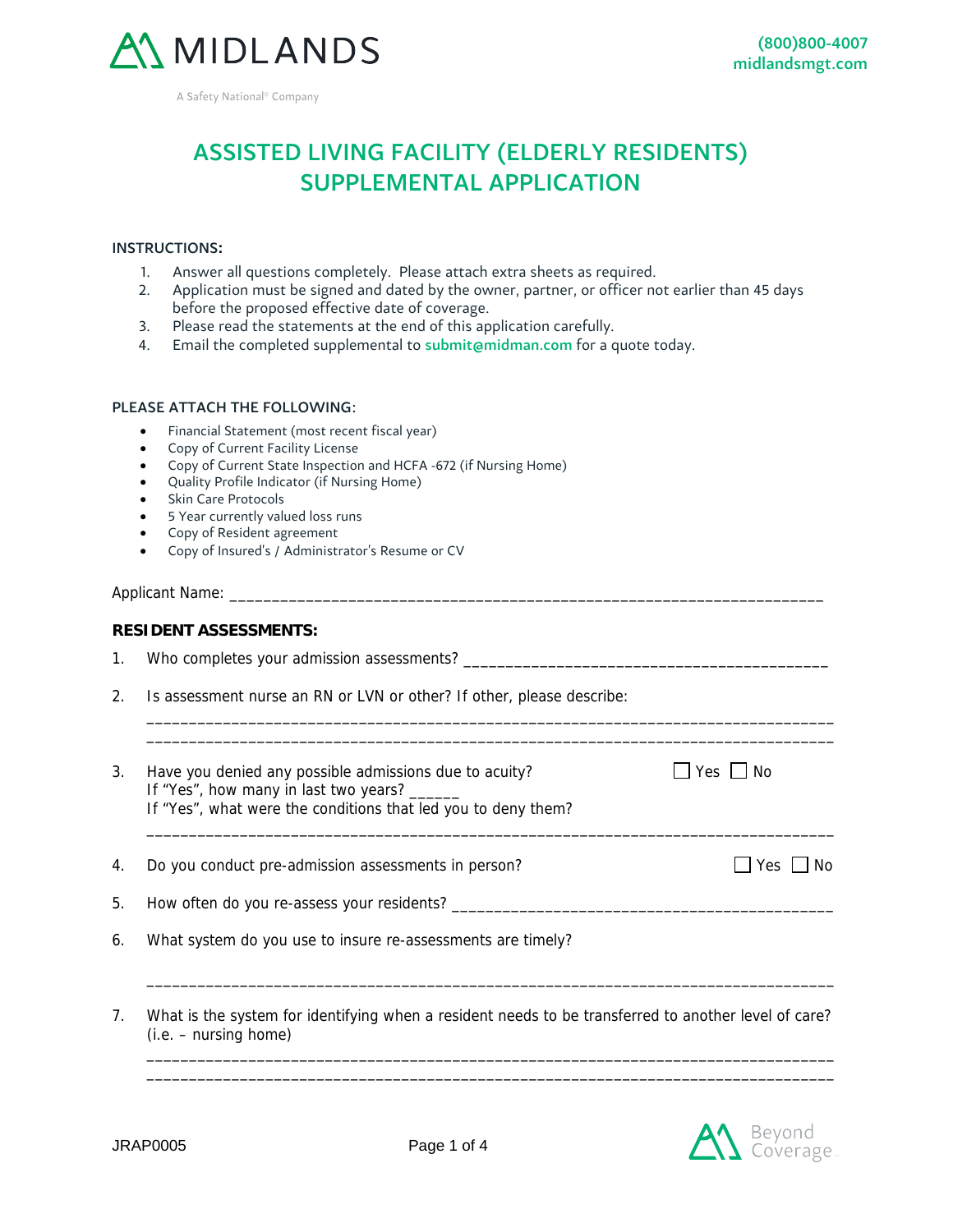#### **ELOPEMENT CONTROLS:**

| 8. | Do you conduct wandering risk assessments upon admission?                                                                                 | Yes  <br>  No           |
|----|-------------------------------------------------------------------------------------------------------------------------------------------|-------------------------|
| 9. | Does your facility have a policy clearly identifying the types of dementia residents<br>for whom your staff is capable of providing care? | Yes     No              |
|    | 10. Are all exit doors at all locations alarmed?                                                                                          | $\Box$ Yes $\Box$ No    |
|    | 11. Does your wandering risk assessment include a cognitive assessment?                                                                   | $\exists$ Yes  <br>  No |
|    | 12. Does your facility have a locked unit(s) for residents prone to wandering?                                                            | $\Box$ Yes<br>$\Box$ No |
|    | 13. What monitoring system is in use?                                                                                                     |                         |
|    | 14. How many residents have eloped from your facility in the last 3 years?                                                                |                         |
|    | 15. What is the protocol or criteria for placing an alarm bracelet on a resident?                                                         |                         |
|    | 16. Is the family notified of the placement of an alarm bracelet on a resident?                                                           | Yes<br>No.              |

#### **RESIDENT CENSUS:**

|                                    | <b>Location 1</b> | <b>Location 2</b> | Location 3 |
|------------------------------------|-------------------|-------------------|------------|
| Number of licensed beds            |                   |                   |            |
| Number of occupied beds            |                   |                   |            |
| How many Alzheimer's residents?    |                   |                   |            |
| How many senile dementia           |                   |                   |            |
| residents?                         |                   |                   |            |
| How many mentally fully            |                   |                   |            |
| functional residents?              |                   |                   |            |
| How many residents are             |                   |                   |            |
| independently ambulatory?          |                   |                   |            |
| How many residents ambulate        |                   |                   |            |
| only with assistance?              |                   |                   |            |
| How many residents are in a        |                   |                   |            |
| wheelchair all or most of the day? |                   |                   |            |
| How many residents are             |                   |                   |            |
| bedridden?                         |                   |                   |            |
| Minimum Number of Staff on duty    |                   |                   |            |
| during the Third Shift?            |                   |                   |            |

### **SCHEDULE OF PHYSICIANS (employed or contracted):**

| Name &<br>Specialty | Board<br>Certified | Hours/Week<br>Worked | Volunteer,<br>Contracted,<br>.or<br>Employed | Has<br>Malpractice<br>Insurance | Limits of<br>Liability<br>Carried<br>(occurrence, |
|---------------------|--------------------|----------------------|----------------------------------------------|---------------------------------|---------------------------------------------------|
|                     |                    |                      |                                              |                                 | aggregate)                                        |
|                     |                    |                      |                                              | Yes<br>No                       | \$                                                |
|                     |                    |                      |                                              |                                 |                                                   |
|                     |                    |                      |                                              | Yes<br>No                       | \$                                                |
|                     |                    |                      |                                              |                                 |                                                   |

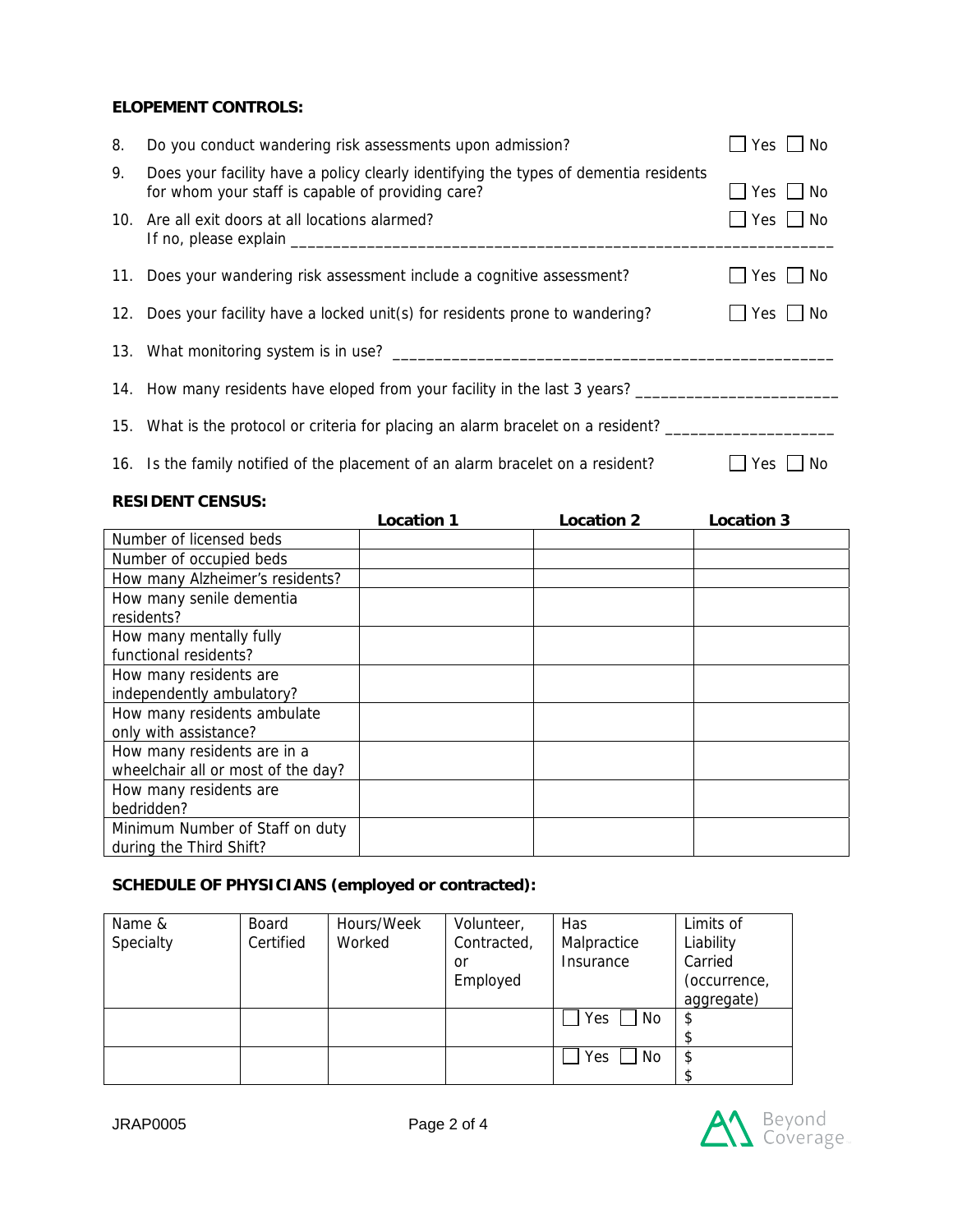#### **PREMISES INFORMATION:**

|                                                                                       | <b>Location 1</b>                    | <b>Location 2</b>                    | <b>Location 3</b>                    |
|---------------------------------------------------------------------------------------|--------------------------------------|--------------------------------------|--------------------------------------|
| <b>Building construction</b>                                                          |                                      |                                      |                                      |
| Year built                                                                            |                                      |                                      |                                      |
| Square feet                                                                           |                                      |                                      |                                      |
| Number of floors                                                                      |                                      |                                      |                                      |
| Pool                                                                                  | Yes No                               | <b>No</b><br>$Yes \mid \mid$         | <b>No</b><br>$Yes \mid \mid$         |
| Fire Alarm                                                                            | Central or Local or<br>None (circle) | Central or Local or<br>None (circle) | Central or Local or None<br>(circle) |
| Smoke detectors in all<br>bedrooms/hallways?                                          | $Yes \Box No$                        | $Yes \Box No$                        | <b>No</b><br>$Yes$                   |
| Is the building fully<br>sprinklered?<br>If not, what % is<br>sprinklered?            | $Yes \Box No$<br>% sprinklered: __%  | $Yes \Box No$<br>% sprinklered: __%  | $Yes \Box No$<br>% sprinklered: __%  |
| Do all<br>bedrooms/hallways<br>have smoke detectors?                                  | $Yes \Box No$                        | <b>No</b><br>Yes $  \;  $            | <b>No</b><br>Yes $\vert \ \vert$     |
| Are all non ambulatory<br>and wheelchair bound<br>residents on 1 <sup>st</sup> floor? | $Yes \mid No$                        | <b>No</b><br>Yes $\Box$              | <b>No</b><br>Yes  <br>$\sim 10$      |
| Fenced w/ self-locking<br>gate?                                                       | <b>No</b><br>Yes                     | <b>No</b><br>Yes I                   | <b>No</b><br>Yes I                   |

17. Please check the hiring procedures that apply or are conducted to screen applicants:

- [ ] Reference Checks
- [ ] Criminal Background Checks
- [ ] Staff required to have basic training in CPR.
- [ ] Verification of certification or professional licensing.

#### 18. **STAFF:**

| <b>Staff All</b><br>Locations | 1st Shift | 2nd<br><b>Shift</b> | 3rd<br><b>Shift</b> | <b>Staff All</b><br>Locations | 1st<br><b>Shift</b> | 2nd<br><b>Shift</b> | 3rd<br><b>Shift</b> |
|-------------------------------|-----------|---------------------|---------------------|-------------------------------|---------------------|---------------------|---------------------|
| MD                            |           |                     |                     | Counselor                     |                     |                     |                     |
| <b>RN</b>                     |           |                     |                     | Psychologist                  |                     |                     |                     |
| LPN                           |           |                     |                     | <b>Therapists</b>             |                     |                     |                     |
| Nurse Aids                    |           |                     |                     | Other (Specify)               |                     |                     |                     |

## 19. **BEDSORE INFORMATION:** Reporting Date: \_\_\_\_\_/\_\_\_\_\_/\_\_\_\_\_

| Bedsore Stage | <b>Acquired in Facility</b> | Inherited from another Location |
|---------------|-----------------------------|---------------------------------|
| Stage II      |                             |                                 |
| Stage III     |                             |                                 |
| Stage IV      |                             |                                 |